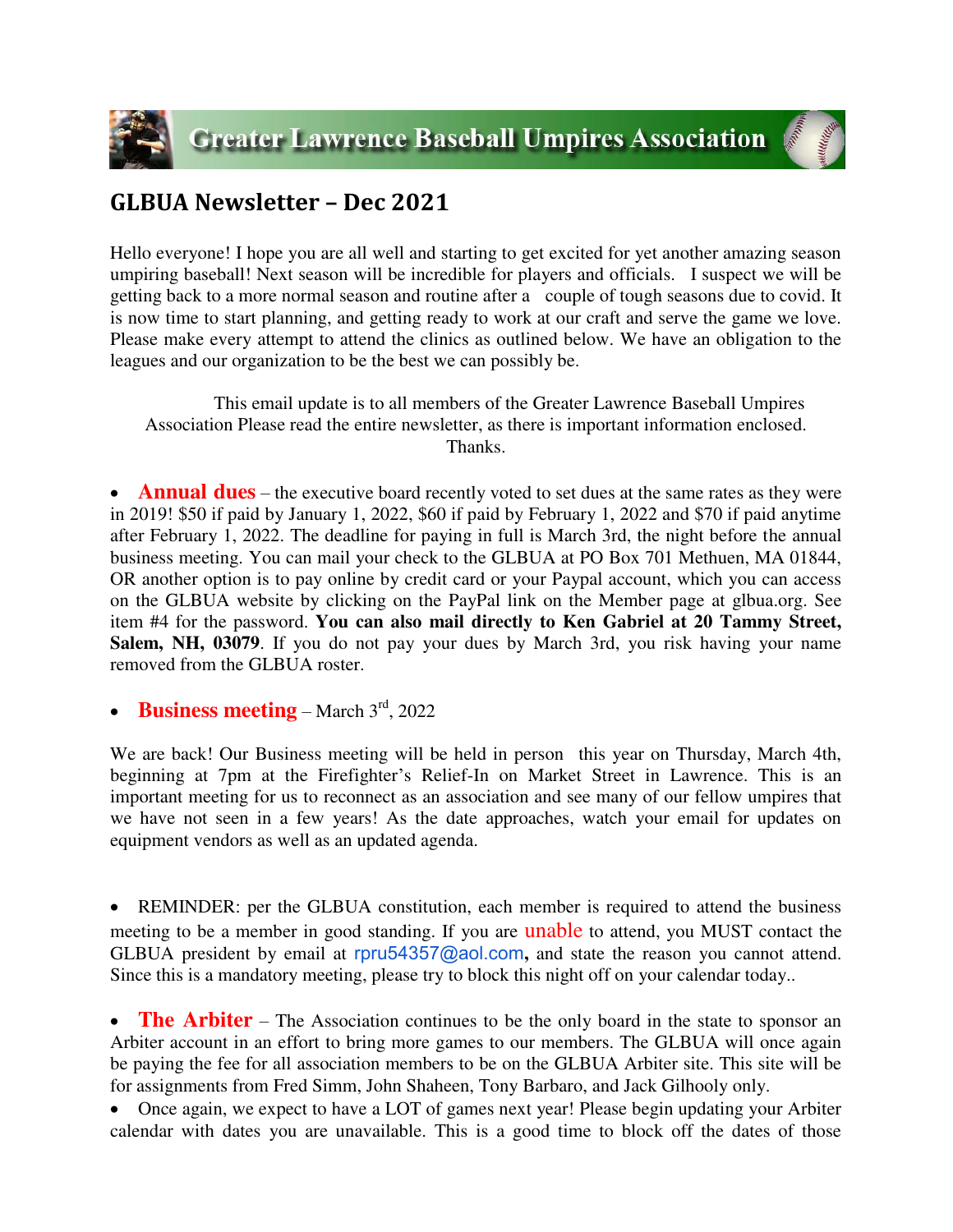weddings and graduations your wife or significant other has scheduled for you this spring and summer. If your work schedule has changed, block off dates and times you cannot umpire. This is also a good time to verify your personal information, especially if you have a new phone number or home address. Don't forget to update your travel limits and the city you leave from each day. We also encourage you to use the member roster to add phone numbers of fellow umpires to your cell phones.

If you have questions or want to know more about how the Arbiter works, contact one of the assigners.

 **Greater Lawrence Baseball Umpires Association website** – the address for our website was changed in 2018 and is now **www.glbua.org.** Check out the new look put in by our webmaster David Toto! Same great stuff, just a more modern look. You can also pay your dues from the Member section. The generic username and password is *umpire/umpire123*. Please write that down somewhere.

**Pre-season exam** – all GLBUA members will be required to take the 50-question preseason exam that will be posted on the GLBUA website sometime in February. Look for a separate email soon announcing that. Due date for completion will be APRIL 15th, when the exam will be discussed at our rules meeting (see #7 below).

• **New Umpire Class** – do you know anyone that wants to be an umpire? We will once again co-sponsor the class with the Merrimack Valley Umpires Association. The new umpire class begins January 24, and continues every Monday until February 21st. This will be held in person at St. Michael's School in North Andover. The exam is February 28th. Ron Annand and Scott Young are the instructors. Please have interested candidates reach out to Scott at [coach.scott.young@gmail.com](mailto:coach.scott.young@gmail.com) or 978 590 3262. As always, all association members are invited to sit in and refresh themselves on the rules during any class session- It is very valuable to both the candidates and our veteran members to have experienced umpires in the room to help bring the rules to life!

• **Meetings and Clinics** – we have a very busy slate of meetings and clinics coming up in March and April. The GLBUA constitution states that each member must attend the Business Meeting and at least one clinic annually, but we encourage you to come to as many as you can. The schedule will be posted on the Meetings & Clinics page on our website as soon as possible.

• MARCH 3rd 7:00 PM, GLBUA business meeting will be at Relief's In

 TBA- FED Rules Clinic – with Joe Peters from the MBUA. Details to follow. All umpires taking High School Assignments SHOULD attend.

March 24th- GLBUA 1st Rules clinic at Greater Lawrence Tech

• APRIL  $4<sup>th</sup>$  7:00pm at Greater Lawrence Tech, Small Diamond Clinic, hosted by Tom Torrisi. Will be conducted virtually. Instructions to follow. (Highly recommended for  $1<sup>st</sup>$  and  $2<sup>nd</sup>$  year umpires and **veterans that work on the small diamond)**

• APRIL  $8^{TH}$  7:00pm, GLBUA Two Man Mechanics Clinic. Details to follow.

 **APRIL 7th, 7:00pm at Greater Lawrence Tech, GLBUA members take home test review and 2nd Rules Clinic.** (**NOTE 1: In addition to the mandatory business meeting, all members (except those have declared themselves inactive) are required to attend at least one meeting between c, d, and e listed above. We encourage you to attend as many as you can. You can never learn enough!**